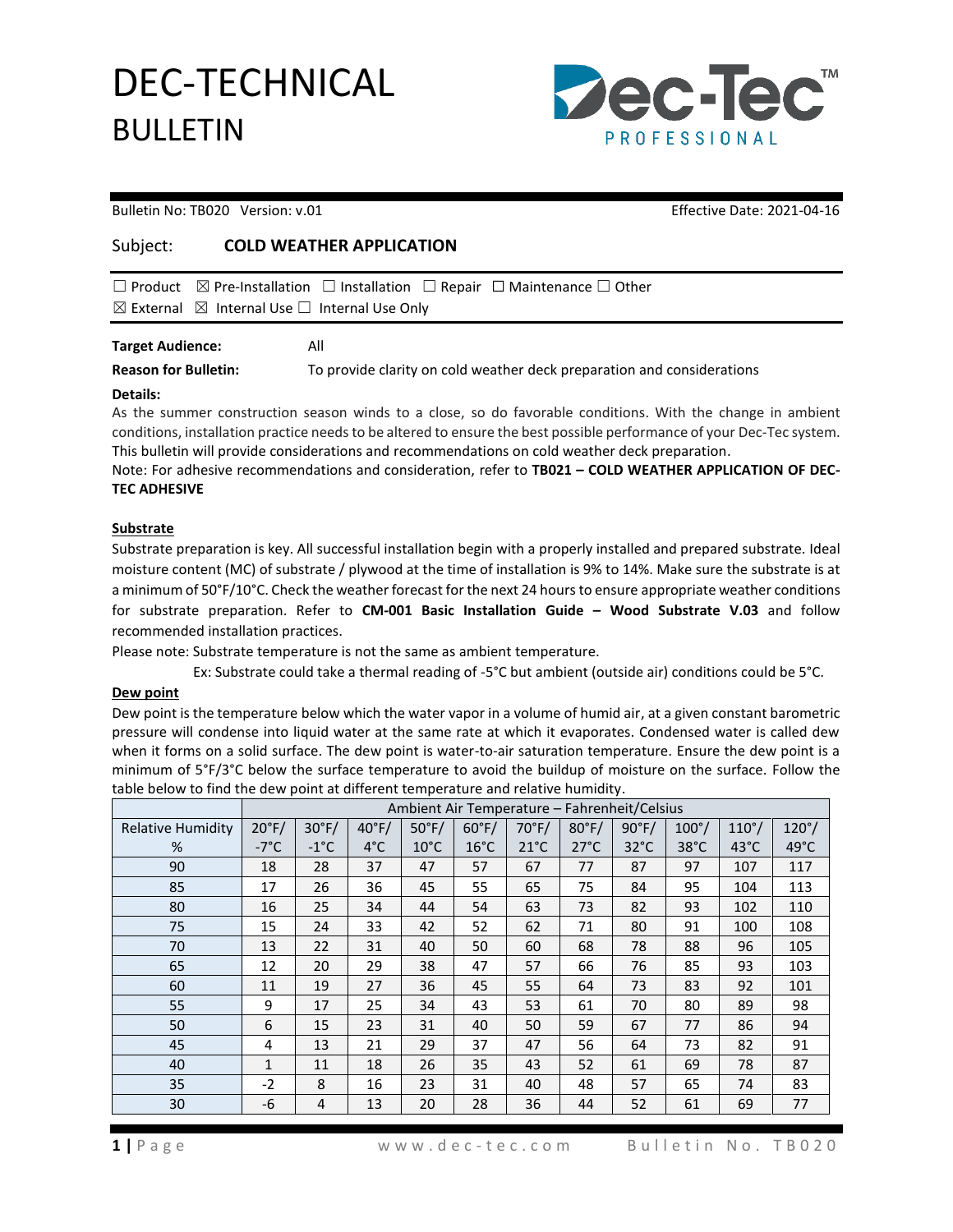# DEC-TECHNICAL BULLETIN



### **Deck Patching Compound**

Dec-Patch II



- Application temperature should be 50°F/ 10°C and rising.
- Cure time may be longer due to colder temperature, 12 hours is recommended.
- Dec-Patch II should be stored at 73°F/23°C in a dry area.

## **Use of Tarps**

Tarping the work area can aid in limiting moisture that the substrate will be exposed to (i.e. frost, heavy dew, etc.) and can help you the contractor, have some control on the work environment temperature. You may need to use heating devices within the tarped area to maintain a satisfactory temperature level in the work area. Check with local code authorities as to acceptable methods of heating in your area.

### **Heating and Hoarding**

Within a tarp, heating and hoarding can be done to keep the area warm and dry. Consider the following when hoarding:

- Propane heater can produce moisture/water vapor. Make sure propane heaters are not kept too close to the substrate as the moisture can drive through the wood and can cause bubbles in the membrane.
- To limit the buildup of carbon monoxide, consider using indirect fire.
- Make sure there is proper ventilation to ensure proper air quality and air movement.
- Do not leave adhesives, membrane and combustible materials next to the heater as this can be a fire hazard.
- Inspect the area frequently to keep the workplace free of hazards.

## **Extra Cold Weather Tips:**

- Store Dec-Tec membrane in a clean and dry area, bring the membrane out during the time of application to avoid wrinkling and stiffness of the membrane.
- Pre-fit membrane and allow to "relax" for a period of time to help with the stiffness of the membrane.
- To install sidings and prepare for Dec-Tec membrane installation when the winter/cold weather pass, refer to **TB010 – "STRIPPING IN" TECHNIQUE.**
- Consider using a hotbox or warm storage area for Dec Patch II and Dec-Tec adhesives during application.
- For application temperature and conditions of adhesives during cold weather, refer to **TB021 – COLD WEATHER APPLICATION OF DEC-TEC ADHESIVES**.

While we cannot control Mother Nature and the effect that she has on the end of the construction season, we can take steps to ensure the best possible installation for our customers. If we take the proper steps and watch for falling temperatures and rising moisture levels, we can significantly increase our likelihood of a successful job, which will benefit us all.

If you have any questions concerning this bulletin, please contact Dec-Tec, Technical Support at 1-866-461-3914.